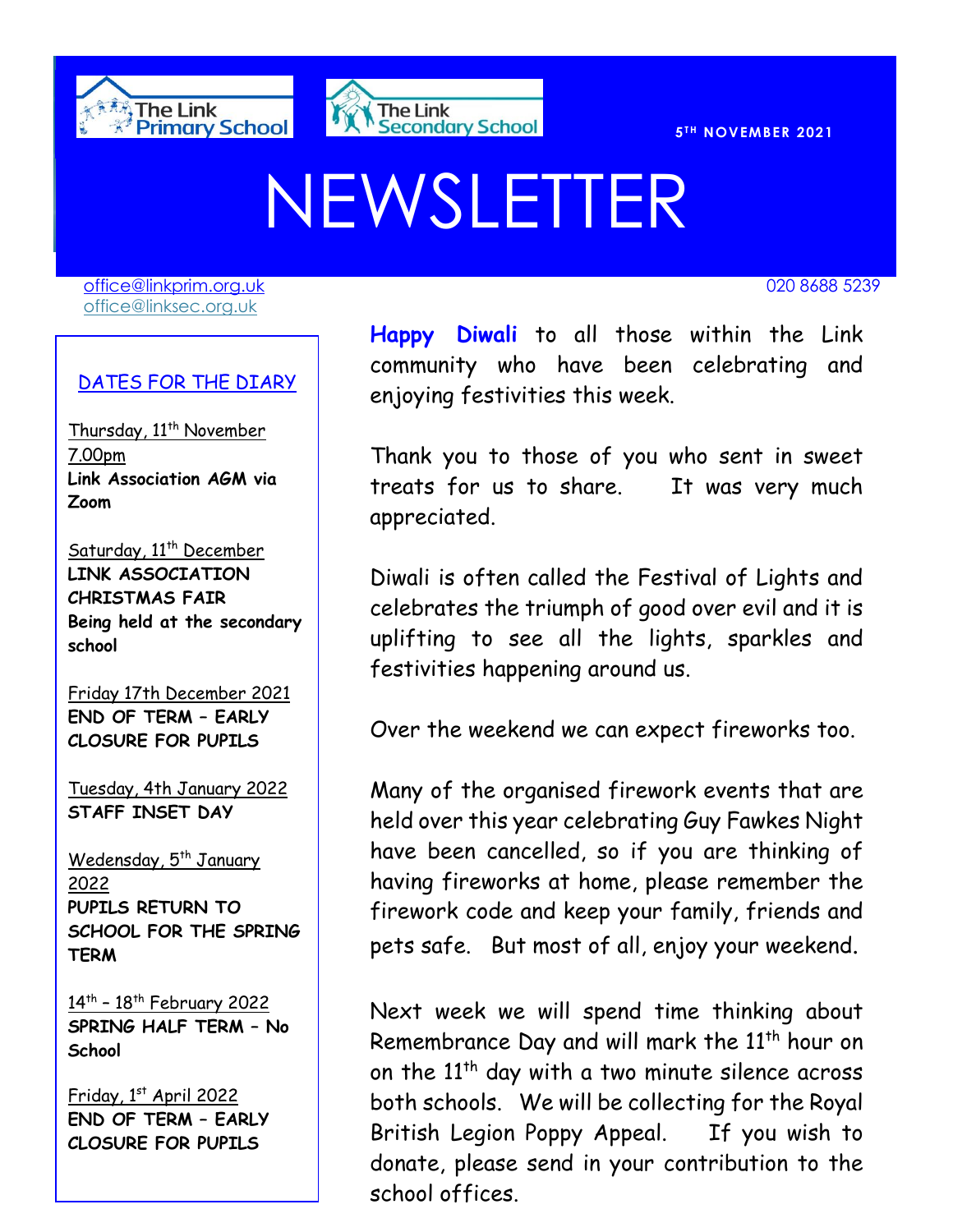## **WHAT'S BEEN HAPPENING AT THE PRIMARY SCHOOL?**

Earlier this week, Pine Class enjoyed a picnic in a local park. It was a wonderful informal opportunity for parents to get together for a chat, sharing experiences and advice. Sandy managed to fit in time to join the group for a coffee too and is looking forward to meeting with parents in this way more often.



Having a chat and a play in the park – the weather was exceedingly kind to Pine Class, albeit a bit chilly.



Sue D started the week talking about Diwali in Monday's assembly.

Over the course of the week, we celebrated the festival in our own Link style, which did mean lots of colour and lights!



*Sean was keen to show everyone his 'colour cloud'*



*Valentina and Toby enjoying lights in sensory time*



*Madhav and Rania celebrate in class with a dance*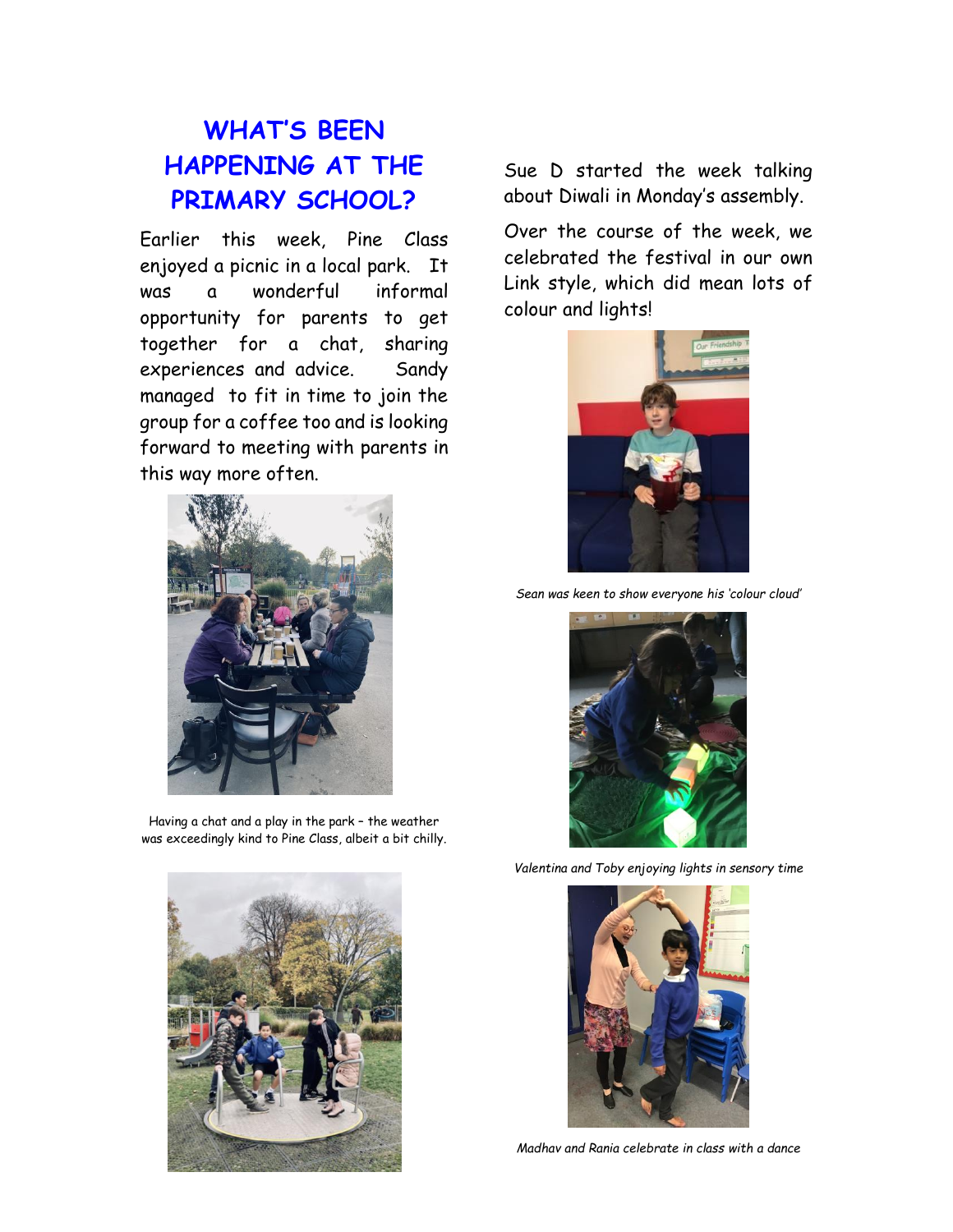During their cookery lesson, Maple Class made some Diwali fireworks using breadsticks, chocolate and sprinkles. As you can imagine, these fireworks proved to be a big hit!





## **WHAT'S BEEN HAPPENING AT THE SECONDARY SCHOOL?**

In English we started the autumn term looking at the life of H.G. Wells. The students conducted research on his life and where he lived. We were then able to make connections with his novels to the local and wider London area.



We looked at his first published novel 'The Time Machine' and each class had the opportunity to read the book as part of lessons and in their own time.

We discussed in class how H.G. Wells used his scientific knowledge to create his extraordinary vision of humanity's future and how he had the courage to write about the inequalities of Victorian society.



The topic was used as a springboard for working towards and applying different strategies to learning such as: independent problem